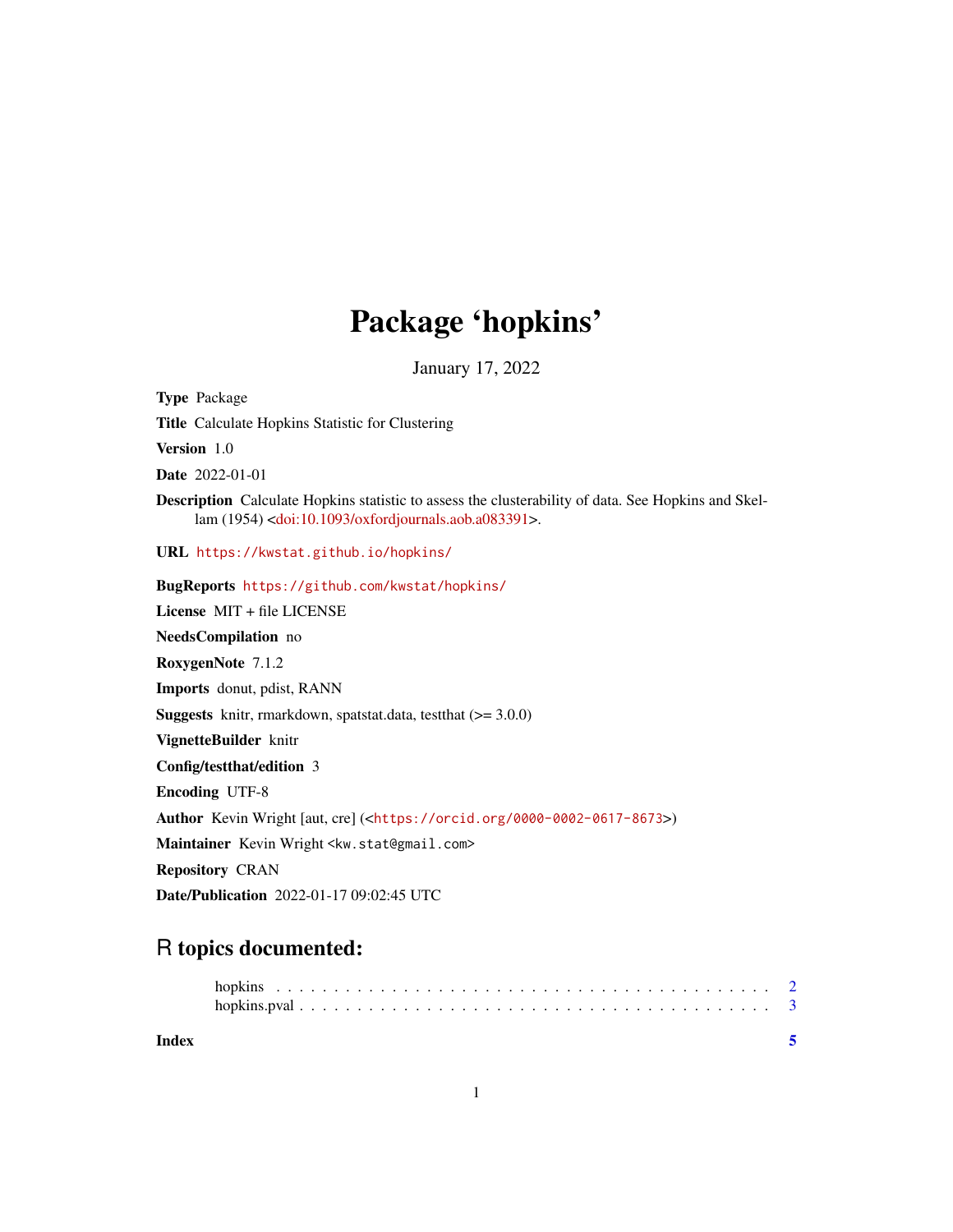<span id="page-1-0"></span>

#### Description

Calculate Hopkins statistic for given data.

Calculated values 0-0.3 indicate regularly-spaced data. Values around 0.5 indicate random data. Values 0.7-1 indicate clustered data.

CAUTION: This function does NOT center and scale the columns of X. You may need to do this manually before using this function.

You should NOT set The parameter 'd'. It is included here to allow for comparisons of hopkins::hopkins() and clustertend::hopkins().

The data U is also not normally set by the user. It is included here to allow for unit testing and also for customization of the uniformly-sampled points (e.g. enlarged by 5 percent as suggested by some authors).

Some authors suggest sampling less than 10 percent of points. Others suggest m>10 points to avoid small-sample problems. The distribution of Hopkins statistic requires that nearest neighbors to the selected points be mutually independent, so that only a few of the points can be marked. The distribution of Hopkins statistic is Beta(m,m), independent of the dimensionality of the data d.

Cross & Jain say "The m sampling points are few enough in number, relative to n (the number of events), that their presence does not materially affect the overall density. Ratios of at least 10 to 1 and preferably 20 to 1 are used in the literature. On the other hand, it seems that m should be at least 10 in order to avoid any small sample problems with the distributions of the statistics. This effectively limits the methods to problems with at least 100 events. In high dimensions, very little can be said about data sets that are sparser than that."

Note:

Comparison of hopkins::hopkins() and clustertend::hopkins().

The 'hopkins::hopkins()' function uses distances^d (where "distance" is the Euclidean distance between points and "d" is the number of columns in the data). The value returned is: Hopkins statistic.

The 'clustertend::hopkins()' function uses distances^1. The value returned is: 1 - Hopkins statistic.

#### Usage

```
hopkins(
 X,
m = ceiling(nrow(X)/10),
d = ncol(X),
k = 1,
U = NULL,method = "simple")
```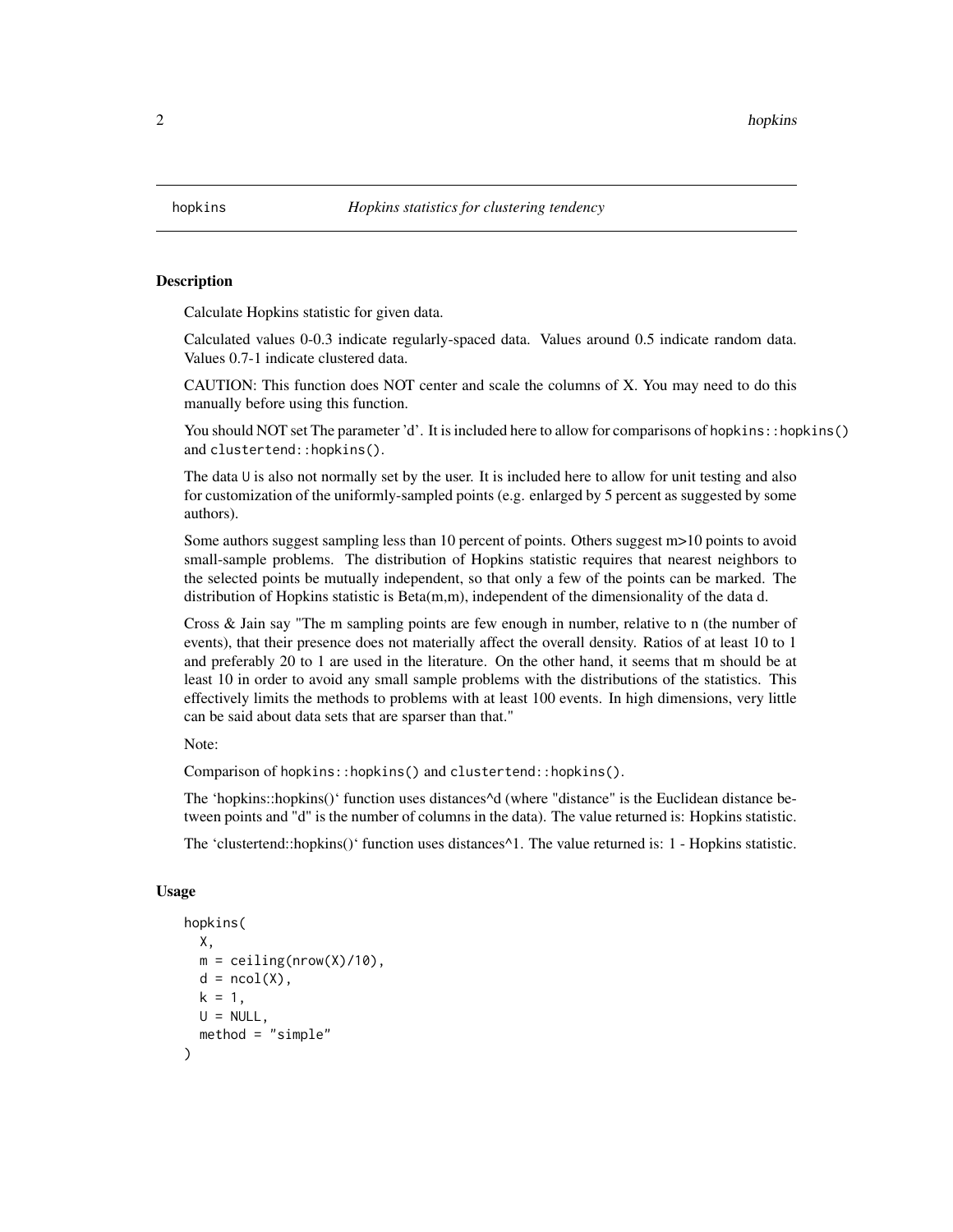#### <span id="page-2-0"></span>hopkins.pval 3

#### Arguments

| $\times$ | Data (matrix or data frame) to check clusterability.                        |
|----------|-----------------------------------------------------------------------------|
| m        | Number of rows to sample from X. Default is 1/10th the number of rows of X. |
| d        | Dimension of the data (number of columns of $X$ ).                          |
| k        | kth nearest neighbor to find.                                               |
| U        | Data containing m uniformly-sampled points.                                 |
| method   | Either "simple" or "torus".                                                 |

#### Value

The value of Hopkins statistic.

#### Author(s)

Kevin Wright Kevin Wright

#### References

Hopkins, B. and Skellam, J.G., 1954. A new method for determining the type of distribution of plant individuals. Annals of Botany, 18(2), pp.213-227.

Cross, G. R., and A. K. Jain. (1982). Measurement of clustering tendency. Theory and Application of Digital Control. Pergamon, 1982. 315-320.

#### Examples

set.seed(1) hopkins(iris[, -5], m=15) # .9952293

| hopkins.pval | Calculate the p-value for Hopkins statistic Calculate the p-value for<br>Hopkins statistic Under null hypothesis of spatial randomness, Hop-<br>kins statistic has a Beta $(m, m)$ distribution, where 'm' is the number<br>of events/points sampled. This function calculates the p-value for the<br>statistic. |
|--------------|------------------------------------------------------------------------------------------------------------------------------------------------------------------------------------------------------------------------------------------------------------------------------------------------------------------|
|              |                                                                                                                                                                                                                                                                                                                  |

#### Description

Calculate the p-value for Hopkins statistic

Calculate the p-value for Hopkins statistic

Under null hypothesis of spatial randomness, Hopkins statistic has a Beta(m,m) distribution, where 'm' is the number of events/points sampled. This function calculates the p-value for the statistic.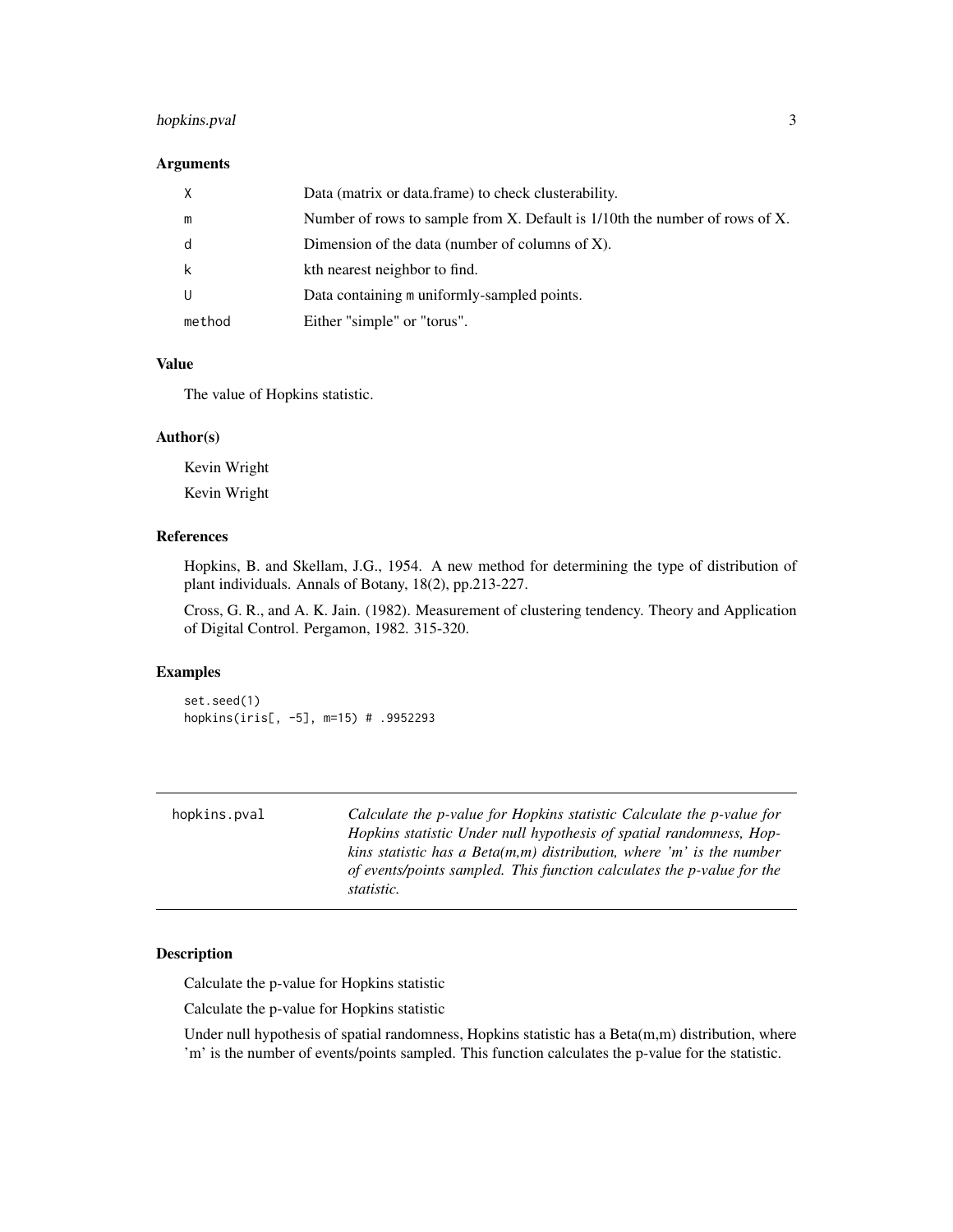#### Usage

hopkins.pval(x, n)

#### Arguments

|   | Observed value of Hopkins statistic |
|---|-------------------------------------|
| n | Number of events/points sampled.    |

#### Value

A p-value between 0 and 1.

#### Author(s)

Kevin Wright

#### References

Michael T. Gastner (2005). Spatial distributions: Density-equalizing map projections, facility location, and two-dimensional networks. Ph.D. dissertation, Univ. Michigan (Ann Arbor, 2005). http://hdl.handle.net/2027.42/125368

#### Examples

hopkins.pval(0.21, 10) # .00466205